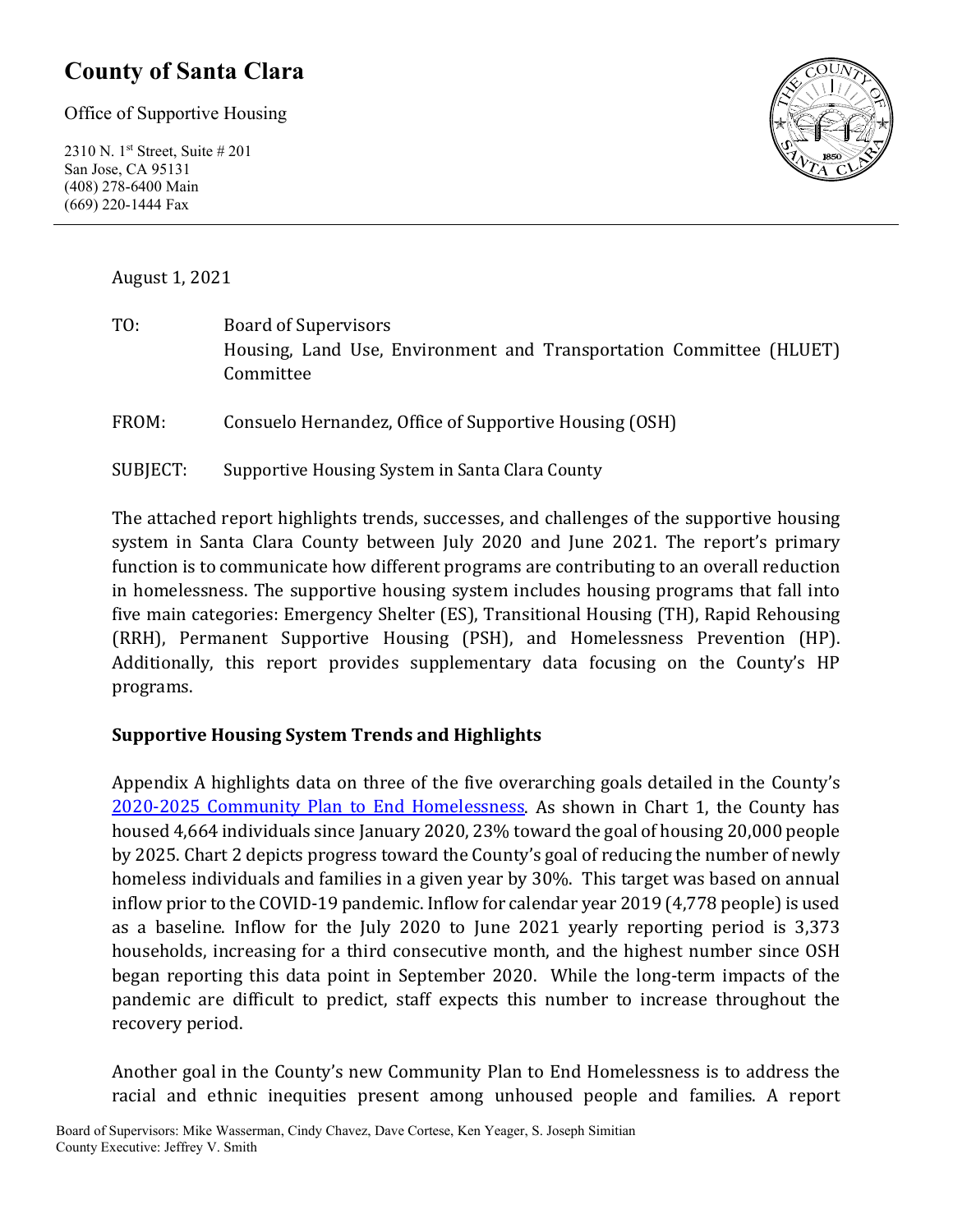commissioned by Destination: Home found that people of color are dramatically more likely than their white counterparts to become homeless in Santa Clara County, and that poverty alone cannot explain these disparities. Chart 3 displays data related to this goal. The data includes racial/ethnic categories for which the difference between the percentage of the county population and people experiencing homelessness is greater than 3%. Most notable are the disparities for the Black or African American and Hispanic/Latinx communities. The number of Black or African American people who are experiencing homelessness in the County (16%) is significantly disproportionate to the percentage of Black or African American residents (2%). Similarly, while 35% of the County population is Hispanic/Latinx, this ethnicity represents 51% of people experiencing homelessness in the County.

Appendix B provides program capacity and utilization for the five program categories plus the Safe Parking (SP) initiative. As depicted in the Program Utilization chart, HP (100%) and PSH (95%) are currently the most utilized programs as it relates to capacity for this reporting period. RRH utilization continues to increase as program staff work toward enrolling households for openings in newer programs (detailed in the prior report). RRH utilization increased from 74% in April to 78% in June.

Appendix C illustrates key system performance measures, benchmarks for which are determined in coordination with community partners on an annual basis. Some highlights for the reporting period are provided below.

- Chart 2 provides data on exits to permanent housing destinations by housing type and period. Exits to permanent housing from RRH remained steady at 80% for the current study period, again exceeding the 75% benchmark. TH exits to permanency remained stable at 39%, while ES exits to permanency reached 30% for the second month in a row, meeting the outcomes benchmark. Overall program exits to permanent housing reached 40%, meeting the system-wide benchmark.
- Chart 3 in Appendix C illustrates that PSH retention remains high at 96.4%, exceeding the system-wide 95% benchmark for the period.

Appendix D presents data on housing placements and inflow by project type and month. The upper chart indicates the number of households that moved to permanent housing (housing placements), compared to the number of households completing their first assessment (inflow). The inflow is stratified by level of housing intervention – minimal, RRH, or PSH. The lower chart breaks down the housing placements by the type of project from which the household was receiving assistance. Inflow decreased for May and June after returning to near pre-pandemic levels in March and April. Inflow continued to outpace the rate of housing placements. For June 2021, inflow exceeded housing placements by 41%.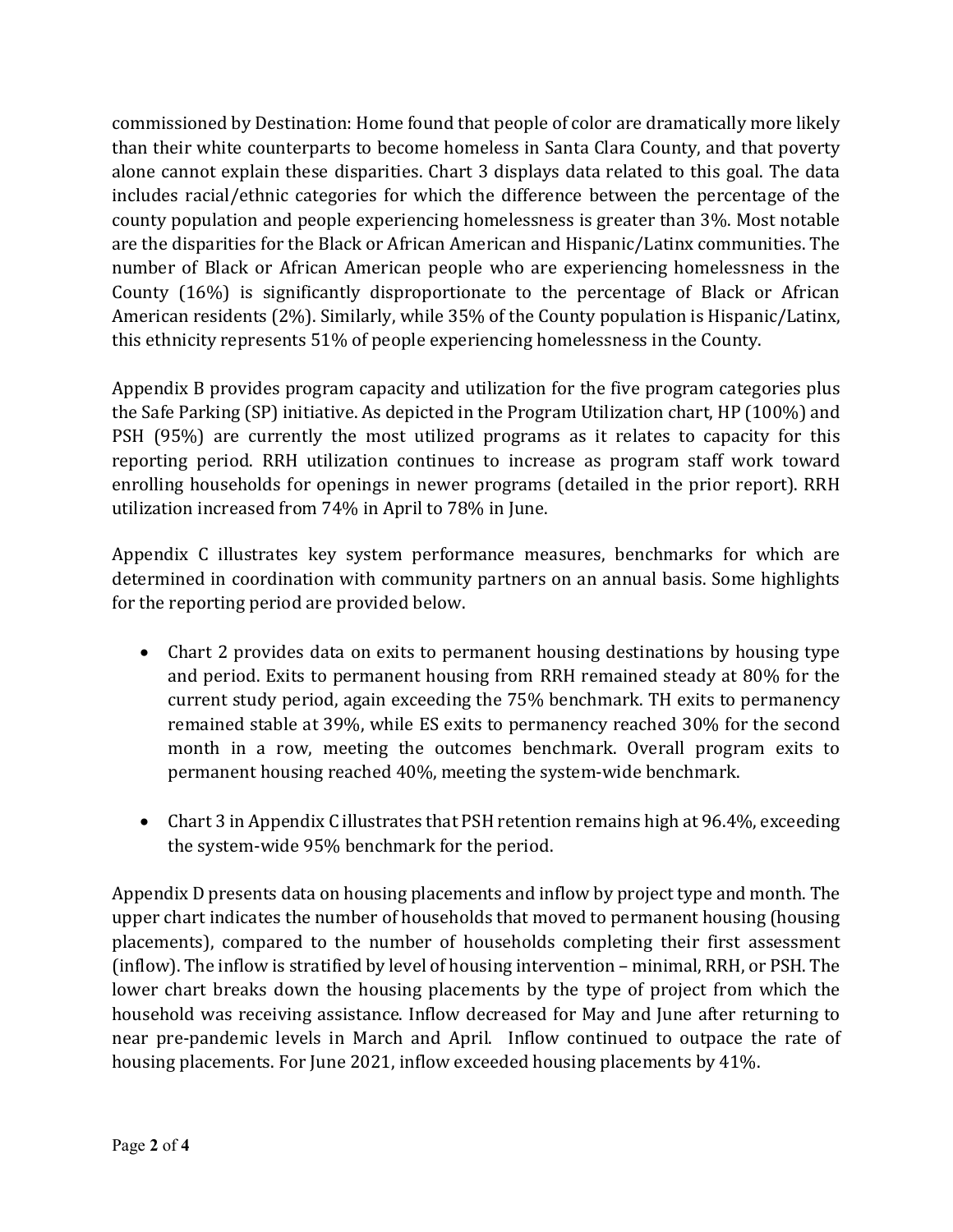#### **Homelessness Prevention Trends and Highlights**

The County's HP system identifies households at risk of experiencing homelessness and provides short-term subsidies and assistance to help them regain stability.

The current system is centered on two ongoing programs. The first is the Emergency Assistance Network (EAN) HP. Through agreements with the eight agencies that form the EAN, residents throughout the County have access to emergency financial assistance, housing services, and case management services. The second program is a pilot program (Pilot Homelessness Prevention System, or Pilot HPS) established in 2017 by the County in partnership with Destination: Home, the City of San José, and private funders. While both the Pilot HPS and EAN HP programs are operated by the same network of service providers, the Pilot HPS program is coordinated through a central organization and intended to provide more flexible aid. This includes financial assistance over a period of time (rather than a single instance) and funds for other types of expenses. All HP programs provide rental assistance, security deposit, and utility assistance.

Appendices E through H include data related to these HP programs. Below are some highlights.

- Appendix E provides capacity, utilization, and outcome data for the HP programs. The capacity and utilization of these programs increased significantly since last year, as it has each year since program inception. In FY20-21, 1900 households were assisted across both programs, compared to 1,612 for FY19-20, an increase of 16%. The need for this type of assistance continues to be exacerbated by the COVID-19 pandemic.
- The chart on the right-hand side of Appendix E displays program outcomes. Outcomes data for households receiving HP services show high levels of housing stability. Approximately 95% of households that received assistance during the past year remained stably housed while receiving assistance. Of those who exited HP during the period, 96% exited to permanent destinations.
- Appendix F provides the reasons for requesting assistance as reported by program participants. The most common reason for both programs remained income loss, with 52% of participants in the pilot program and 45% in the EAN HP program reporting this as the primary reason for the need for assistance.
- Financial assistance data is presented in Appendix G. The HP programs provided more than \$6.2M in financial assistance over the past year, a 25% increase from the previous year; the most common type of assistance provided for both the Pilot HPS and the EAN HP was rental assistance (83% and 69%, respectively), followed by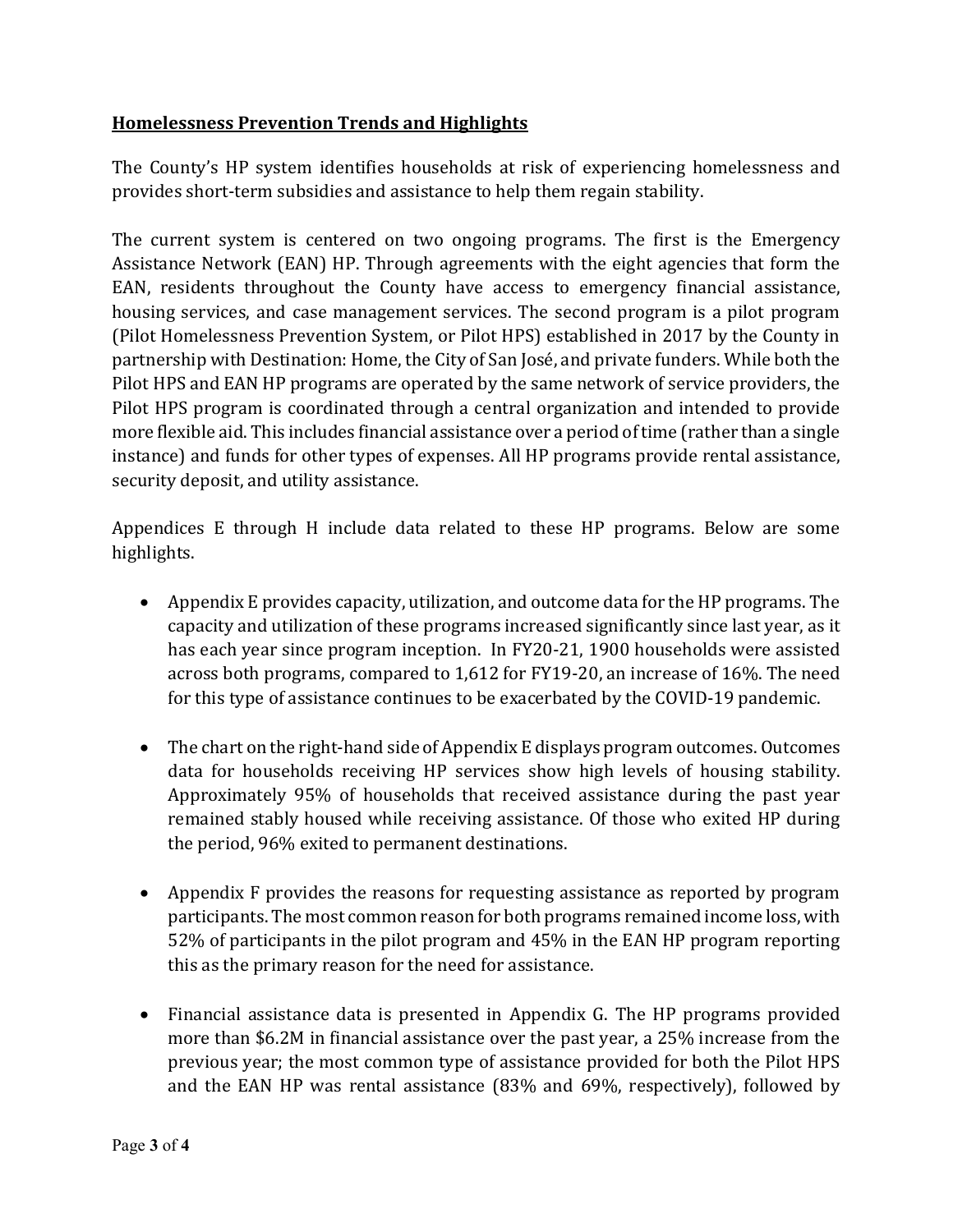security deposit assistance. As shown in the lower charts in Appendix G, the average rental assistance for the Pilot HPS program was \$4,961 per household, compared to \$2,456 in rental assistance per household in the EAN HP program. The larger amount for the Pilot HPS program reflects the flexible program design, as some individuals and families are assisted for two or more months.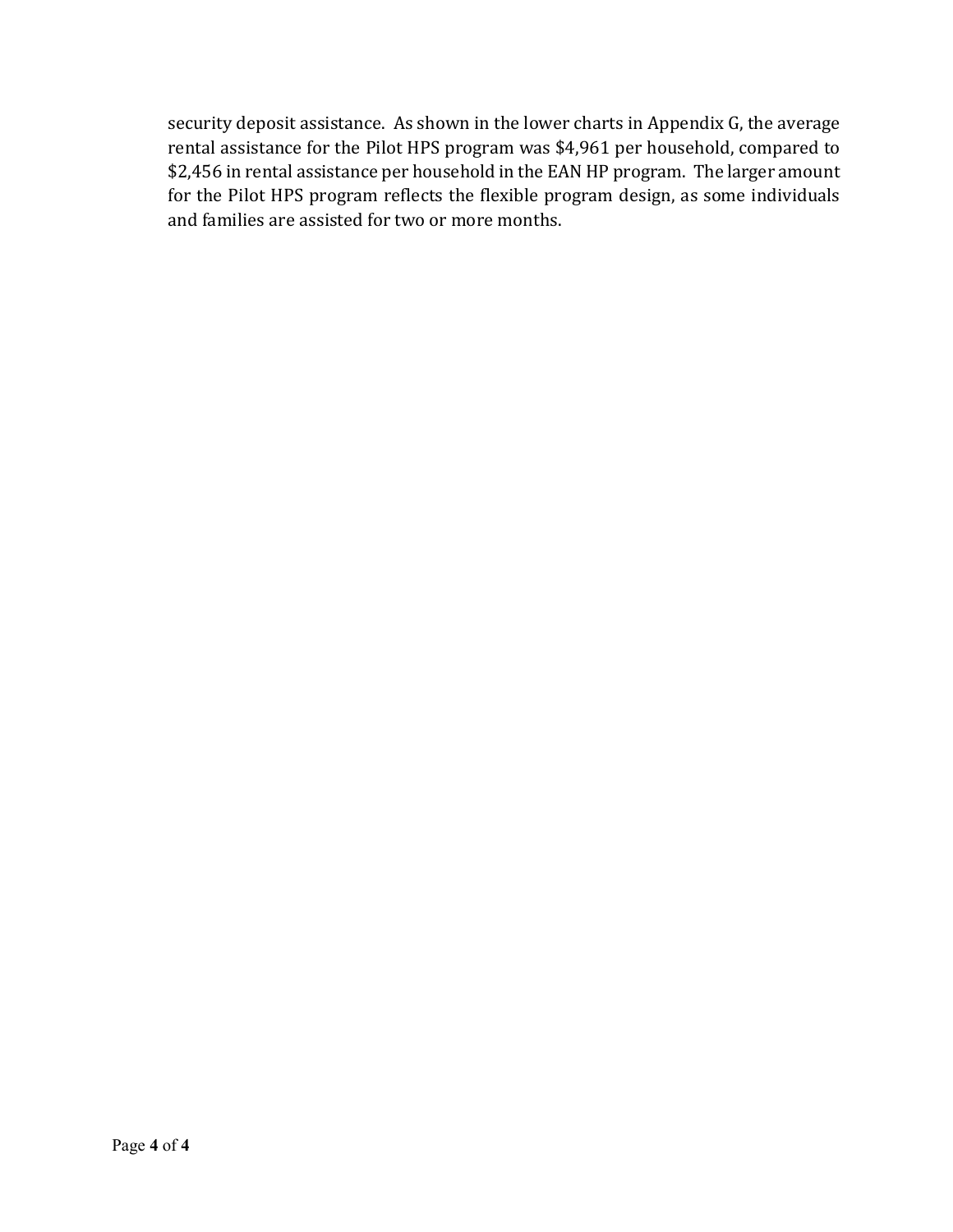

#### **The 2020-2025 Community Plan to End Homelessness**

The county-wide plan is our roadmap for ending homelessness in Santa Clara County. The 2020-2025 plan sets aggressive targets designed to reverse the current growth in homelessness and bring us one step closer to our collective goal of eliminating homelessness in our community. Appendix A will highlight specific goals related to this plan.



# Appendix B: Capacity and Utilization as of 6/30/2021



• Utilization: PSH, RRH are point-in-time utilization on June 30, 2021. TH, ES, and SP utilization are based on the month of April, and HP utilization is based on the last 12 months

• Program utilization is based on households enrolled in programs that are tracked in HMIS.

• PSH programs that are not tracked in HMIS include HUD Veterans Affairs Supportive Housing (VASH), consisting of 1,222 units, and other programs which comprise 72 units. PSH capacity includes 73 units which are Permanent Housing with services (no disability required).

• For Safe Parking programs, one parking space is the equivalent of one unit of capacity with an estimated 2.5 individuals per vehicle.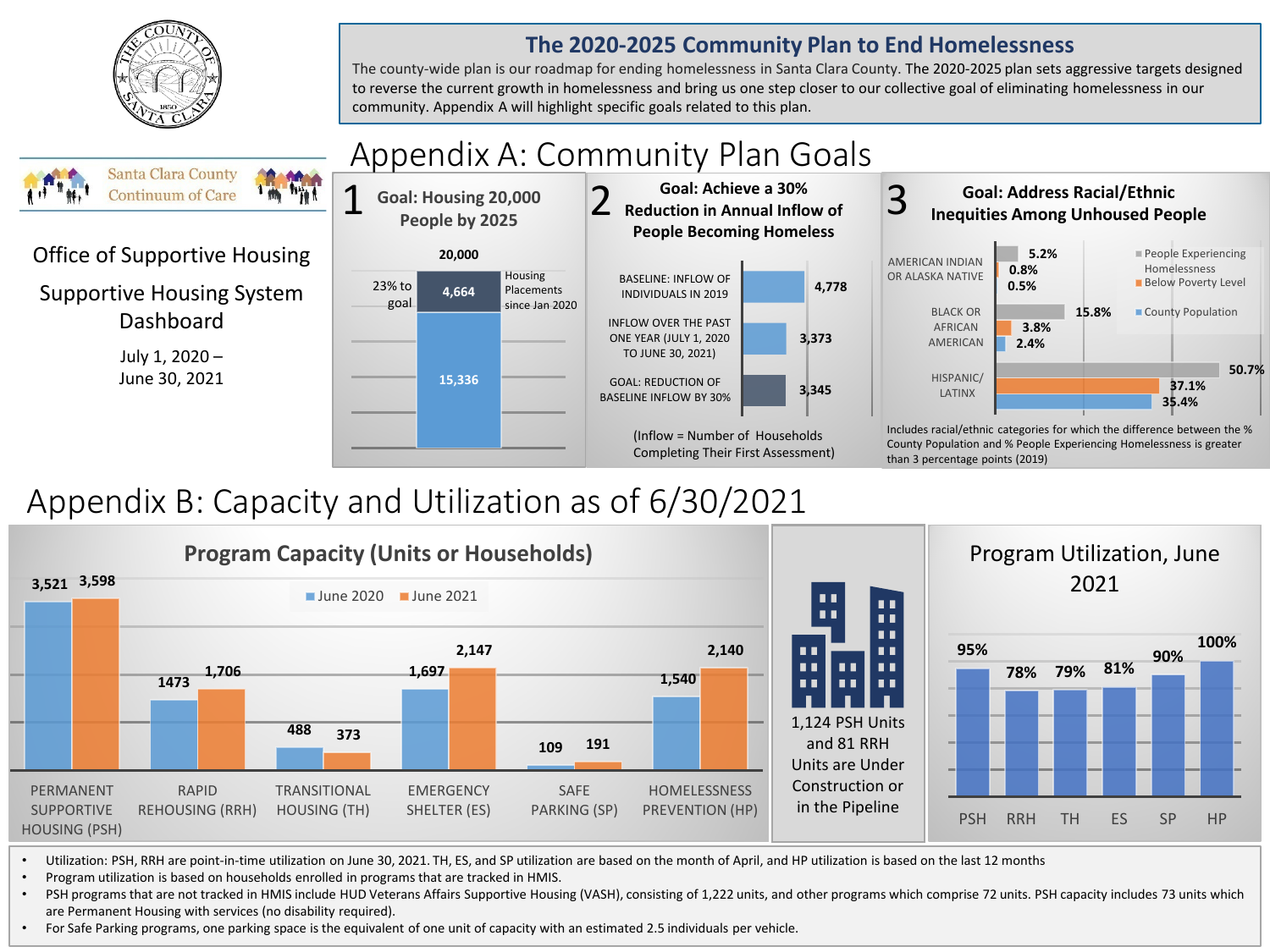# Appendix C: System Performance Measures

6/30/20

6/30/21

6/30/19

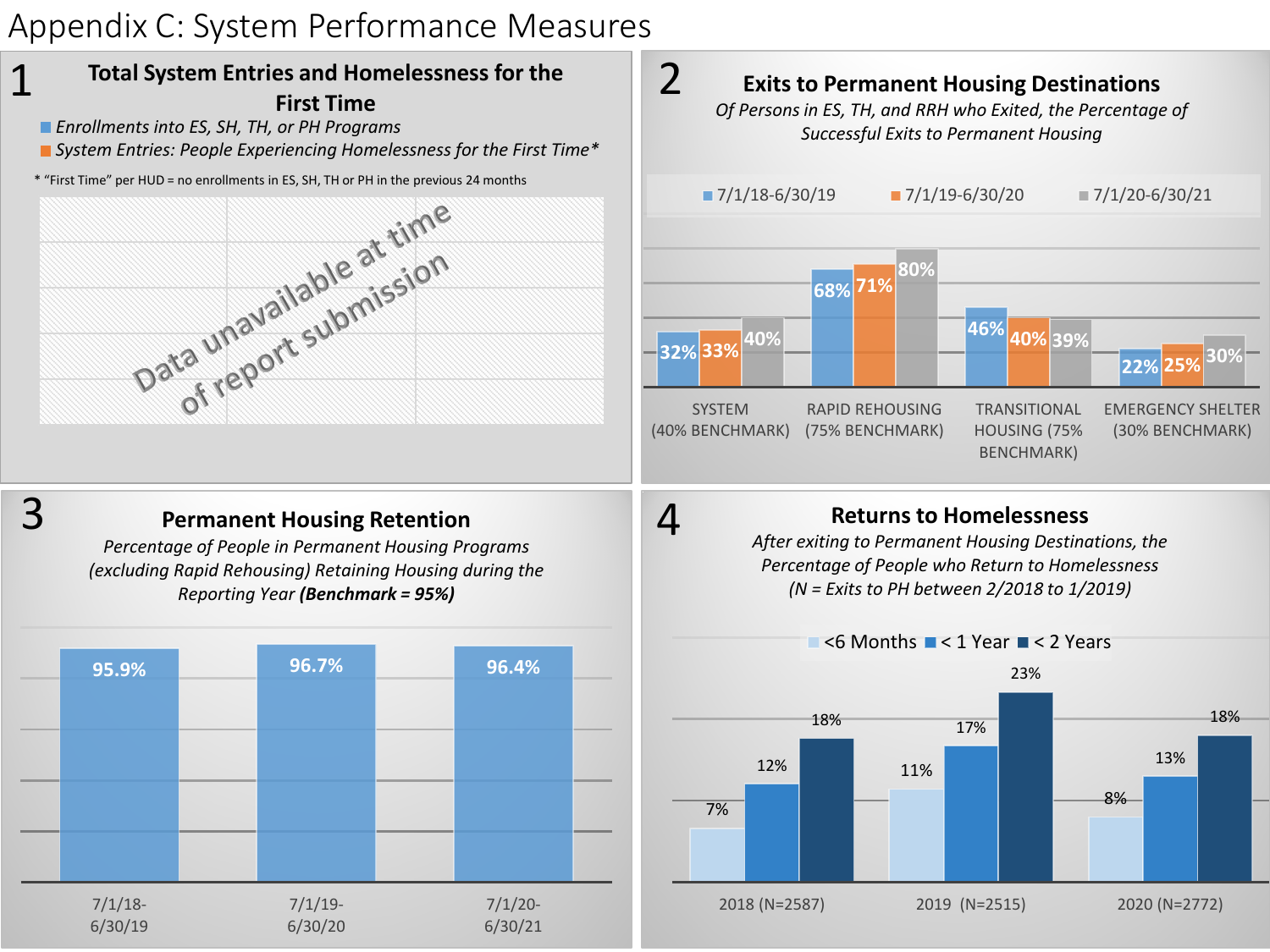# Appendix D: Housing Placements and Inflow by Month



#### **Monthly Housing Placements vs. Homeless Inflow**

**Monthly Housing Placements from Project Types**

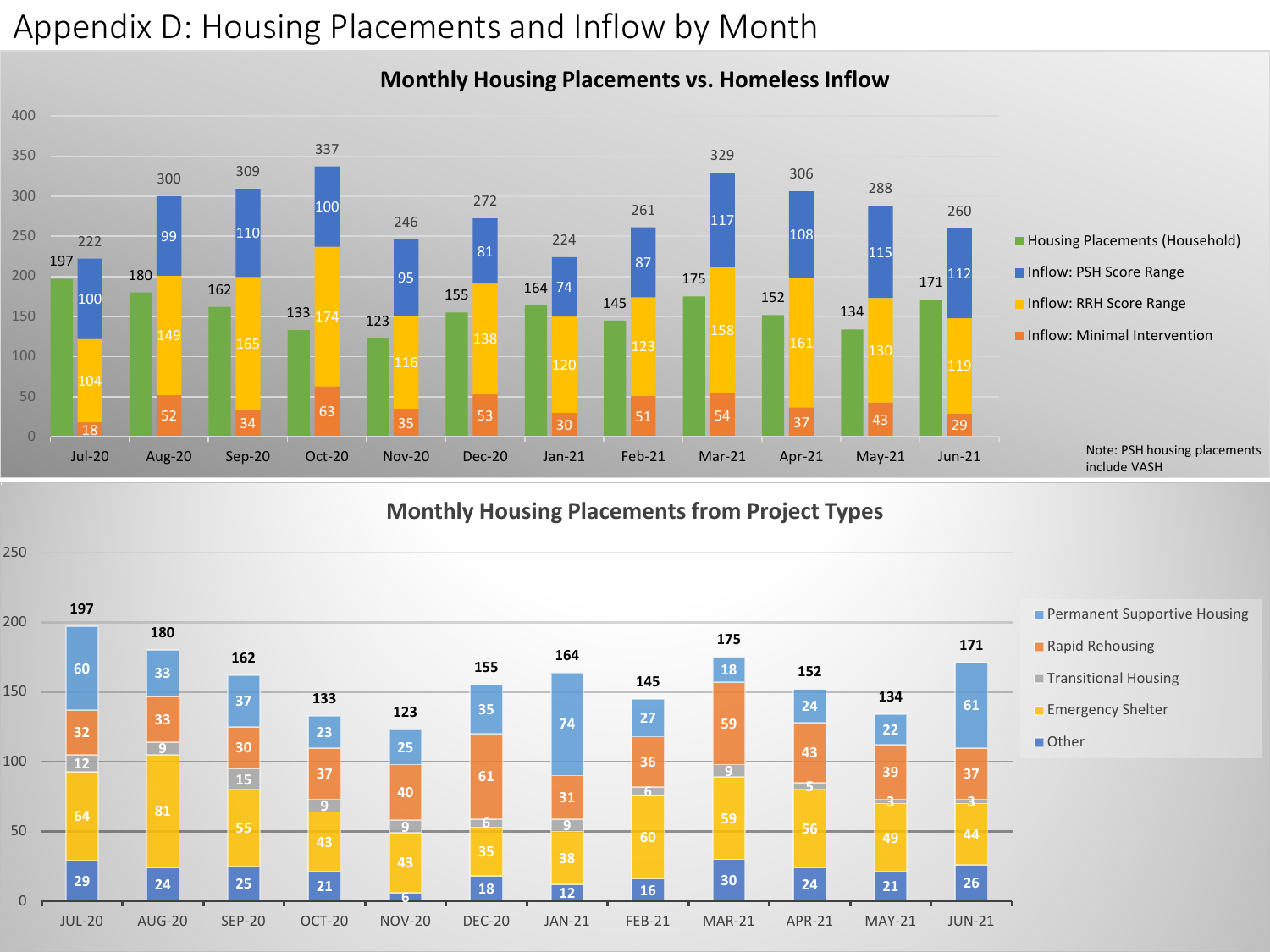Appendix E: Homelessness Prevention Capacity, Utilization, and Outcomes - July 2020 to June 2021

| <b>HP Program</b> | Capacity<br>(Households) | <b>Enrolled</b><br><b>Households</b><br>(7/1/2020 to<br>6/30/2021 | <b>Utilization</b> |
|-------------------|--------------------------|-------------------------------------------------------------------|--------------------|
| Pilot HPS         | 1,500                    | 1,456                                                             | 97%                |
| EAN HP            | 400                      | 466                                                               | 100%               |



Note: Several agency-specific prevention programs provide the capacity to serve an additional 240 households. Data from those programs are not represented here. They are reflected in Appendix B.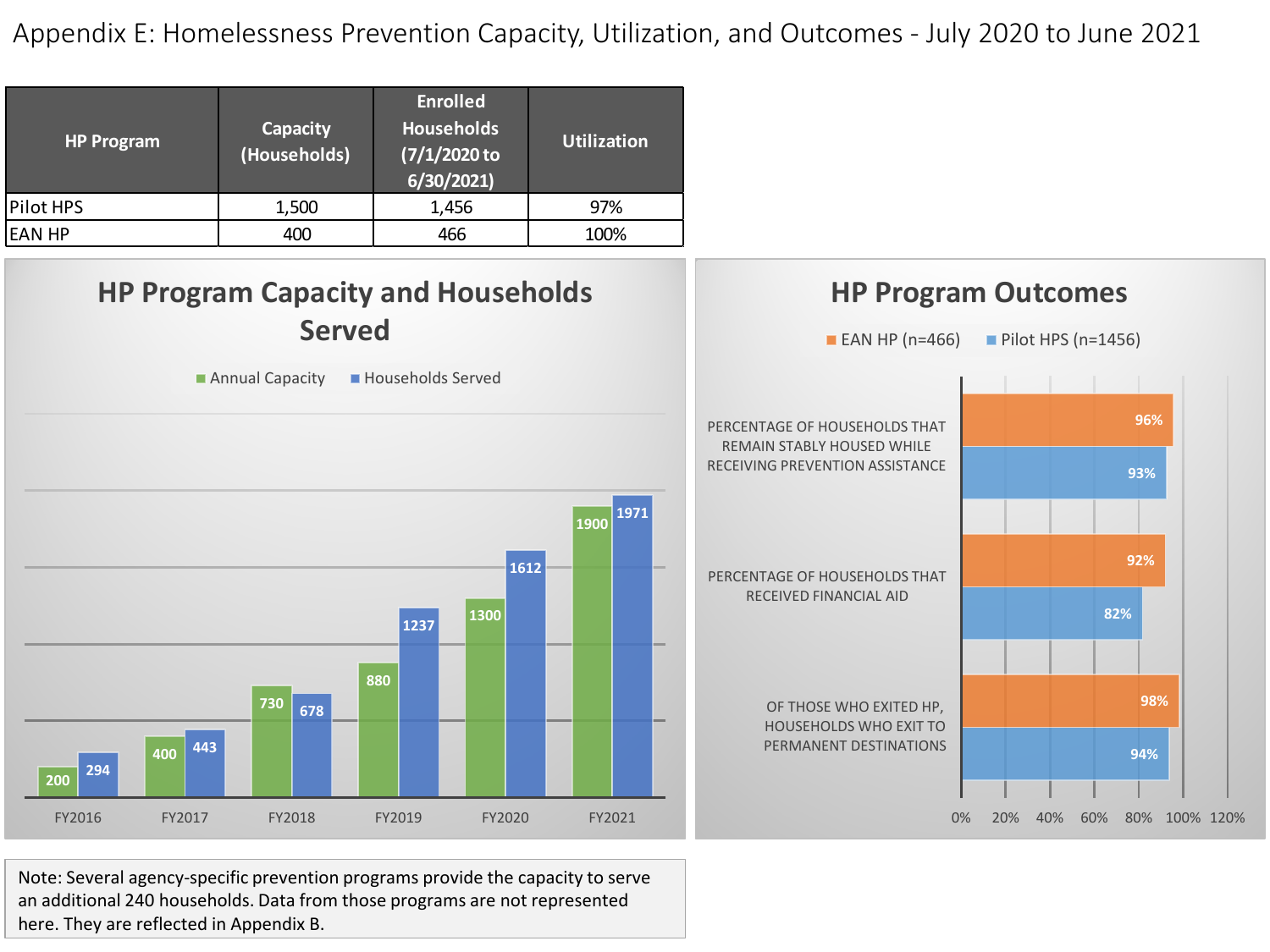### Appendix F: Homelessness Prevention Types of Assistance, July 2020 to June 2021

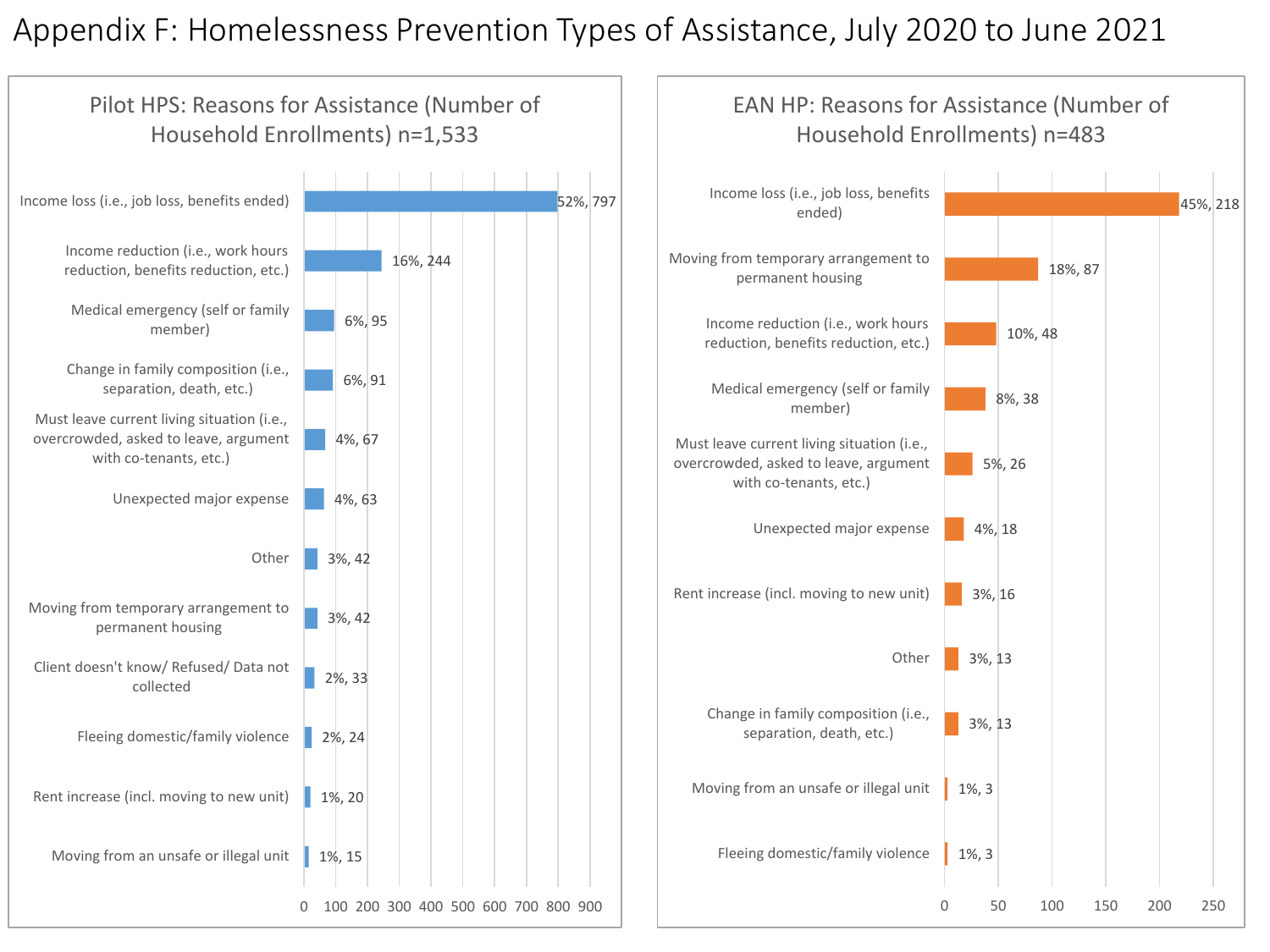### Appendix G: Financial Assistance Types and Amounts, July 2020 to June 2021